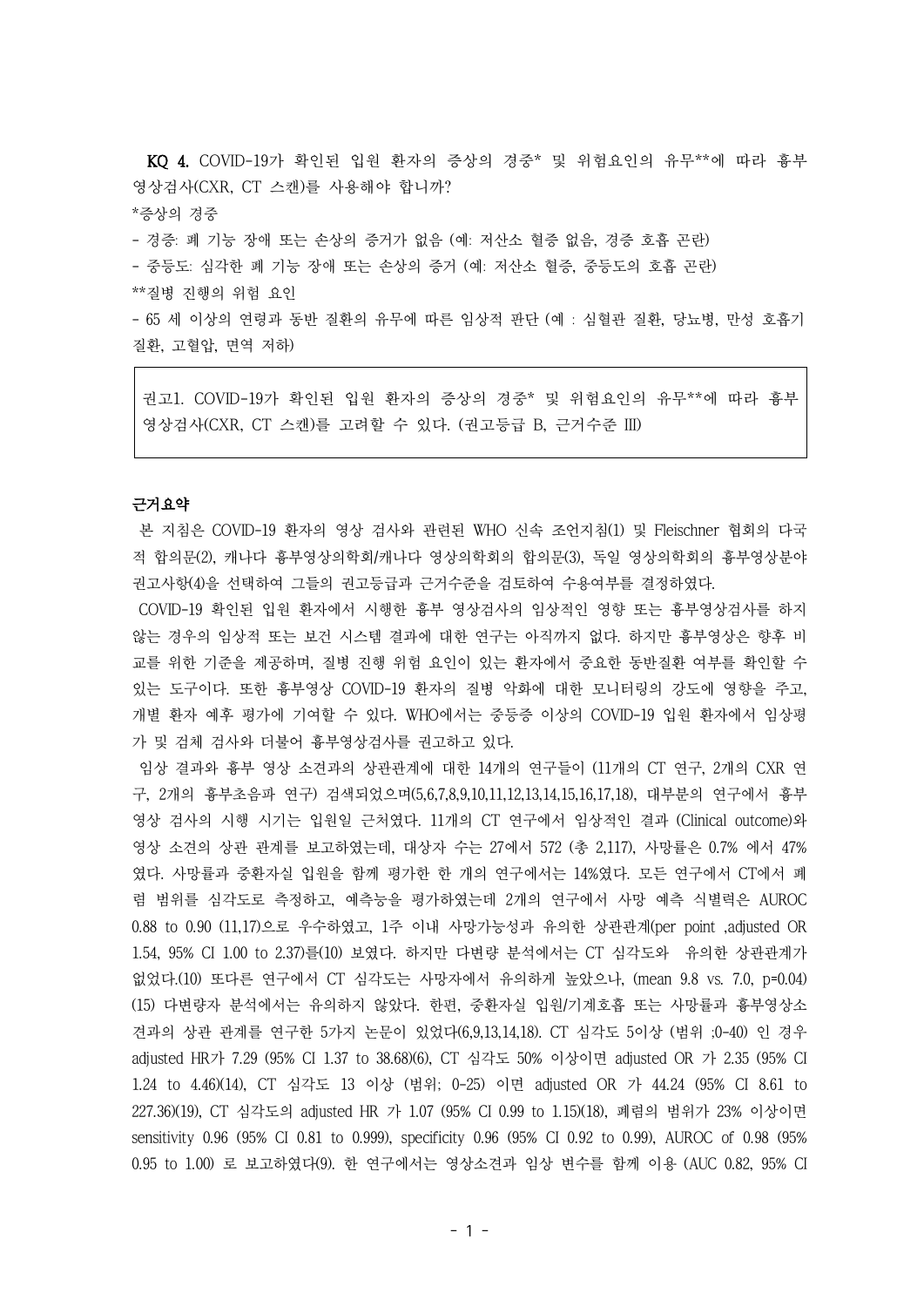0.76 to 0.88 in training cohort and 0.89, 95% CI 0.82 to 0.96 in validation cohort)한 경우는 임상변수 만으로 평가한 것과 비교하여 (AUC 0.78, 95% CI 0.72 to 0.84 and AUC 0.81, 95% CI 0.74 to 0.88) 유 의하게 높음을 보고하였다.(18)

사망률 이외의 결과와 흉부영상 소견과의 상관관계를 평가한 3개의 연구가 있었다. CT 심각도가 중 증 폐렴 (호흡수 증가, 저산소증, 기계호흡, 쇼크, 중환자실 치료로 정의) 발생 위험과 유의한 상관관계 가 있었으며 adjusted OR 는 1.19 (95% CI 1.01 to 1.41)였다(8). 이 연구에서 CT 심각도와, 나이, neutrophil to lymphocyte ratio 를 함께 고려한 다변량 계산도표에서 AUROC 값이 training cohort 에서 0.87 (95% CI 0.77 to 0.96), validation cohort 에서 0.90 (95% CI 0.81 to 0.98)였다(8). 다른 연구에서 15 점 이상의 CT 심각도 (범위; 0-15)가 COVID-19 합병증 (급성호흡부전, 급성신손상, 간기능이상, 급성관 상동맥질활, 쇼크, 부정맥, 이차감염) 위험과 상관관계가 있음을 보고하였다(16). 이 연구에서 CT 심각 도 5점 미만과 비교하여, 10점 이상의 adjusted OR 는 31.28 (95% CI 2.97 to 329.80), 5점에서 10점의 adjusted OR 는 5.86 (95% CI 1.70 to 20.23) 이었다. 다른 연구에서는 중환자실 치료 여부에 따라 환자 군을 나누어 CT 심각도를 비교하였을 때 유의한 차이가 없었다 (mean 8.7 vs. 7.0, p=0.15).

COVID-19 입원환자에서 CXR과 임상결과와의 상관관계를 보여주는 2개의 연구가 있었다. 대상자수 120, 사망률 19%인 한 연구에서 CXR 양측 폐 침윤 음영의 사망률에 대한 HR 는 2.5 (95% CI 1.07 to 6.1), 폐문 부종 음영의 HR 는 3.7 (95% CI 1.07 to 10.2) 였다(12). 하지만 CXR에서 발견된 양측 폐, 폐 엽 침윤, 폐문 부종 음영은 기관 삽관 및 이와 연관된 사망률과는 유의한 상관 관계가 없었다. 대상자 수 102, 중환자실 치료 환자 30%이 한 연구에서 CXR 심각도 3 이상이면 (범위; 0-36) 중환자실 치료 가능성과 유의한 상관관계를 보였다 (adjusted OR 0.40, 95% CI 0.02 to 3.63)(7).

다수의 연구(20,21,22,23)에서 중환자실 환자에 대한 매일 CXR을 시행하는 것은 임상적 필요에 따라 간헐적으로 시행하는 것과 비교하여 주요 임상 결과의 차이가 없음을 보고하였다.

# 권고 고려사항

### 1. 이득과 위해(Benefit and Harm)

환자의 방사선 노출 및 의료종사자의 감염 가능성

## 2. 국내 수용성과 적용성(Acceptability and Applicability)

진료지침의 국내 수용성과 적용성은 평가결과 큰 무리가 없는 것으로 판단되었다. 수용성과 적용성 평가표는 부록2에 제시되어 있다.

### 3. 검사별 방사선량

CXR CTDIvol 0.4 mGy (24) 흉부CT 유효선량 5 mSv (25)

### 참고문헌

- 1. World Health Organization. (2020). Use of chest imaging in COVID-19: a rapid advice guide
- 2. The Role of Chest Imaging in Patient Management during the COVID-19 Pandemic: A Multinational Consensus Statement from the Fleischner Society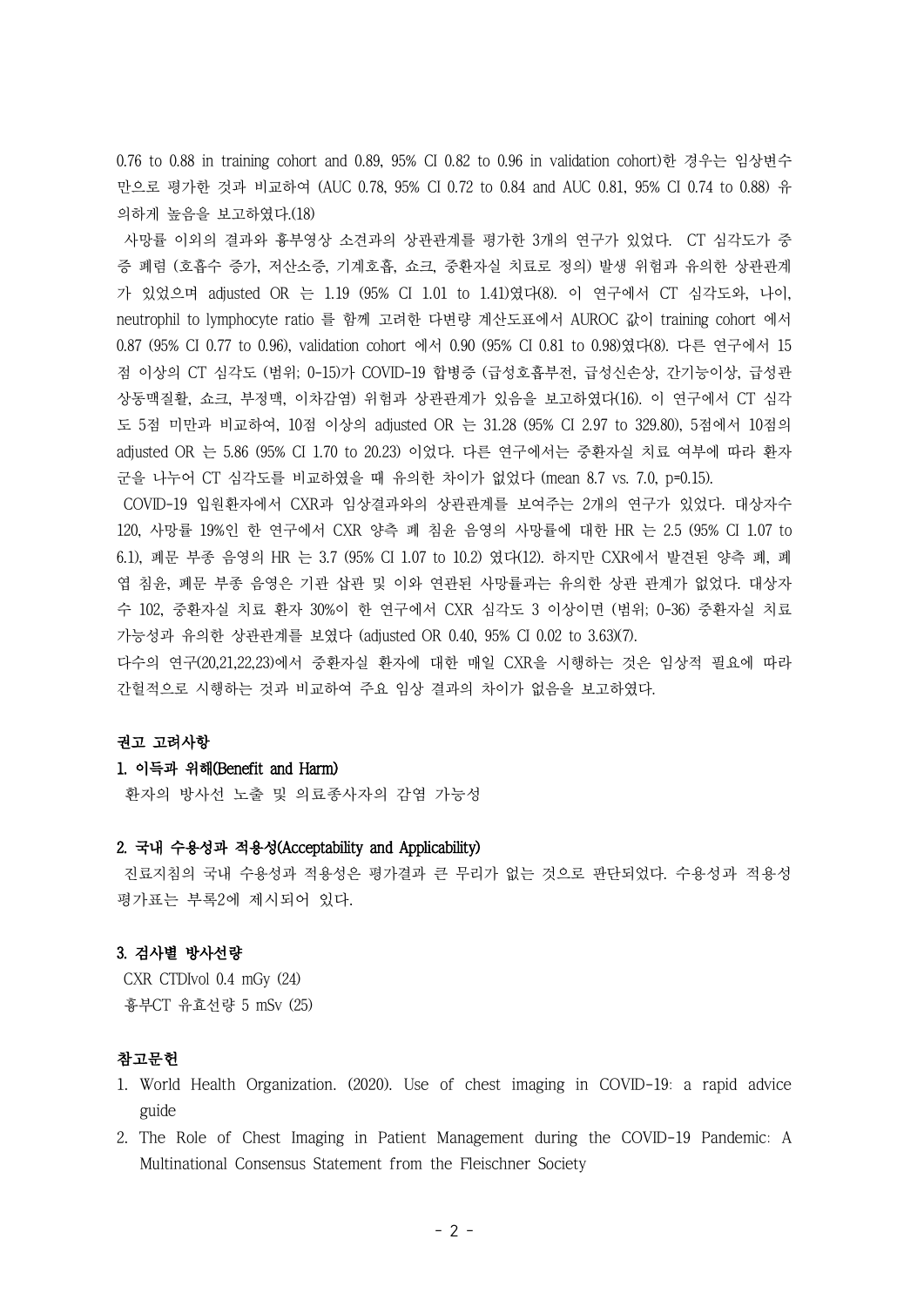3. Canadian Society of Thoracic Radiology/Canadian Association of Radiologists Consensus Statement

Regarding Chest Imaging in Suspected and Confirmed COVID-19

- 4. Recommendations of the Thoracic Imaging Section of the German Radiological Society for clinical application of chest imaging and structured CT reporting in the COVID-19 pandemic
- 5. Bosso G, Allegorico E, Pagano A, et al. Lung ultrasound as diagnostic tool for SARSCoV-2 infection. Internal and emergency medicine. 2020 Oct 3:1-6. doi: 10.1007/s11739- 020-02512-y. PMID: 33011929.
- 6. Chon Y, Kim JY, Suh YJ, et al. Adverse Initial CT Findings Associated with Poor Prognosis of Coronavirus Disease. Journal of Korean medical science. 2020 Aug 31;35(34):e316. doi: 10.3346/jkms.2020.35.e316. PMID: 32864912.
- 7. Cocconcelli E, Biondini D, Giraudo C, et al. Clinical Features and Chest Imaging as Predictors of Intensity of Care in Patients with COVID-19. Journal of clinical medicine. 2020 Sep 16;9(9) doi: 10.3390/jcm9092990. PMID: 32947904.
- 8. Feng Z, Yu Q, Yao S, et al. Early prediction of disease progression in COVID-19 pneumonia patients with chest CT and clinical characteristics. Nature communications. 2020 Oct 2;11(1):4968. doi: 10.1038/s41467-020-18786-x. PMID: 33009413.
- 9. Leonardi A, Scipione R, Alfieri G, et al. Role of computed tomography in predicting critical disease in patients with covid-19 pneumonia: A retrospective study using a semiautomatic quantitative method. European journal of radiology. 2020 Jul 29;130:109202. doi: 10.1016/j.ejrad.2020.109202. PMID: 32745895.
- 10. Li K, Chen D, Chen S, et al. Predictors of fatality including radiographic findings in adults with COVID-19. Respiratory research. 2020 Jun 11;21(1):146. doi: 10.1186/s12931-020-01411-2. PMID: 32527255.
- 11. Li Y, Yang Z, Ai T, et al. Association of "initial CT" findings with mortality in older patients with coronavirus disease 2019 (COVID-19). European radiology. 2020 Jun 10 doi: 10.1007/s00330-020-06969-5. PMID: 32524220.
- 12. Lichter Y, Topilsky Y, Taieb P, et al. Lung ultrasound predicts clinical course and outcomes in COVID-19 patients. Intensive care medicine. 2020 Aug 28 doi: 10.1007/s00134-020-06212-1. PMID: 32860069.
- 13. Mahdjoub E, Mohammad W, Lefevre T, et al. Admission chest CT score predicts 5-day outcome in patients with COVID-19. Intensive care medicine. 2020 May 28 doi: 10.1007/s00134-020-06118-y. PMID: 32468085.
- 14. Ruch Y, Kaeuffer C, Ohana M, et al. CT lung lesions as predictors of early death or ICU admission in COVID-19 patients. Clinical microbiology and infection : the official publication of the European Society of Clinical Microbiology and Infectious Diseases. 2020 Jul 24 doi: 10.1016/j.cmi.2020.07.030. PMID: 32717417.
- 15. Sabri A, Davarpanah AH, Mahdavi A, et al. Novel coronavirus disease 2019: predicting